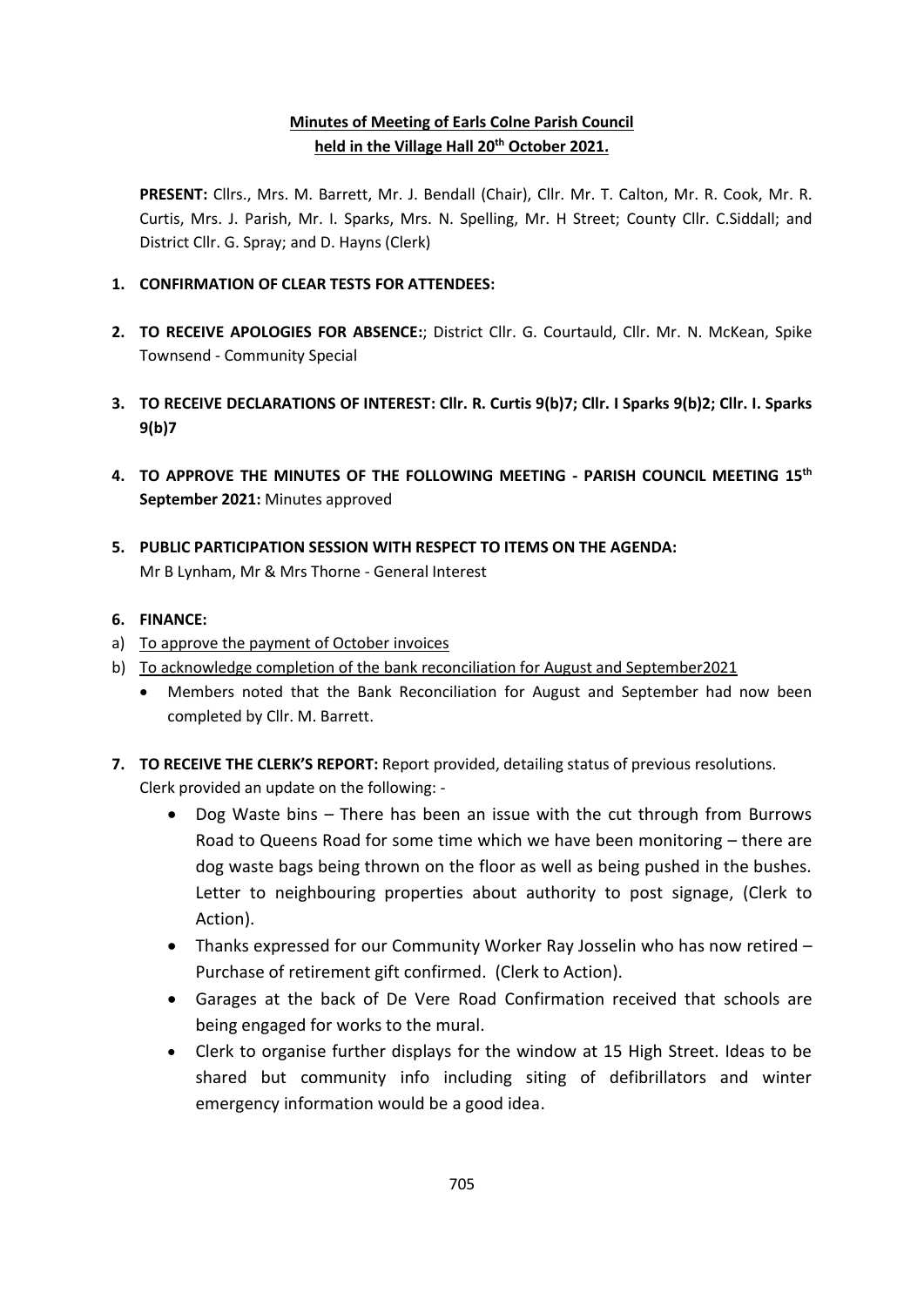#### **8. TO RECEIVE THE COMMUNITY SPECIALS REPORT:**

- Unfortunately the Community Special could not attend the meeting.
- Feedback on speeding issues within the Village. Cllr. Siddall to let us have the outstanding Highways List so that we can offer feedback on issues. (Clerk to Action.)
- Cllr. Siddal to clarify the guidelines for use of portable VAS within the Village.

## **9. PLANNING:**

a) Decisions reached by Braintree District Council as follows: -

| <b>Application No.</b>       | Location                                                | <b>Description</b>                                                                                                 | <b>BDC Decision Minutes</b>  |
|------------------------------|---------------------------------------------------------|--------------------------------------------------------------------------------------------------------------------|------------------------------|
| 21/03044/TPOCO<br>N          | 29 Hillie Bunnies, CO6<br>2RX                           | Fell diseased Cherry tree at rear of property                                                                      | Application Withdrawn        |
| 21/02624/LBC/21/<br>02623/HH | Blackberry<br><b>Barn</b><br>Burnthouse Road CO6<br>1AS | Alterations and erection of a two storey extension of residential barn                                             | <b>Application Permitted</b> |
| 21/02456/PLD                 | Road<br>Coggeshall<br>41<br>CO <sub>6</sub> 2JR         | Application for a Certificate of Lawfulness for a proposed development –<br>Conversion of existing integral garage | <b>Application Permitted</b> |
| 21/02357/PLD                 | 65 Tey Road CO6 2LQ                                     | Application for Certificate of Lawfulness for Proposed Development -<br>replacement of existing porch              | <b>Application Permitted</b> |
| 21/02267/HH                  | 13<br>The<br>Limes<br>Coggeshall Road CO6<br>2JP        | Proposed Front porch extension and remodelling of external finishes                                                | <b>Application Permitted</b> |
| 21/02224/HH                  | Queens Road CO6<br>38<br>2RS                            | Par single, part-two storey rear extension                                                                         | <b>Application Permitted</b> |
| 21/01832/FUL                 | Earls Colne Tennis Club                                 | Erection of single-storey extension to existing clubhouse                                                          | <b>Application Permitted</b> |
| 21/01611/HH                  | 41 Aubrey Close CO6<br>2FG                              | Single Storey rear conservatory extension                                                                          | <b>Application Permitted</b> |

#### b) Current Applications were reviewed by the Parish Council as follows: -

| <b>Application No.</b> | Location                       | <b>Description</b>                                                                                                                                                                                                                                                                      | Parish Council  |
|------------------------|--------------------------------|-----------------------------------------------------------------------------------------------------------------------------------------------------------------------------------------------------------------------------------------------------------------------------------------|-----------------|
|                        |                                |                                                                                                                                                                                                                                                                                         | <b>Decision</b> |
| 21/02815/TPOCON        | 28 Thomas Bell Road CO6<br>2PF | Notice of intent to carry out works to a tree in a<br>Conservation Area - T1 - Cherry Plum Tree - remove to<br>ground level - the tree has outgrown the garden. The<br>tree is to be replaced by suitable smaller species - eg.<br>Rhododendron                                         | No Objections   |
| 21/02820/TPO           | 18 Morleys Road CO6<br>2NT     | Notice of intent to carry out works to trees protected<br>by Tree Preservation Order 40/00 - Reduce Birch by 3<br>meters as too big for such a small garden and Cut back<br>over hanging Beech from number 19 to boundary using<br>growth points. Tree seems to be diseased, so worried | No Objections   |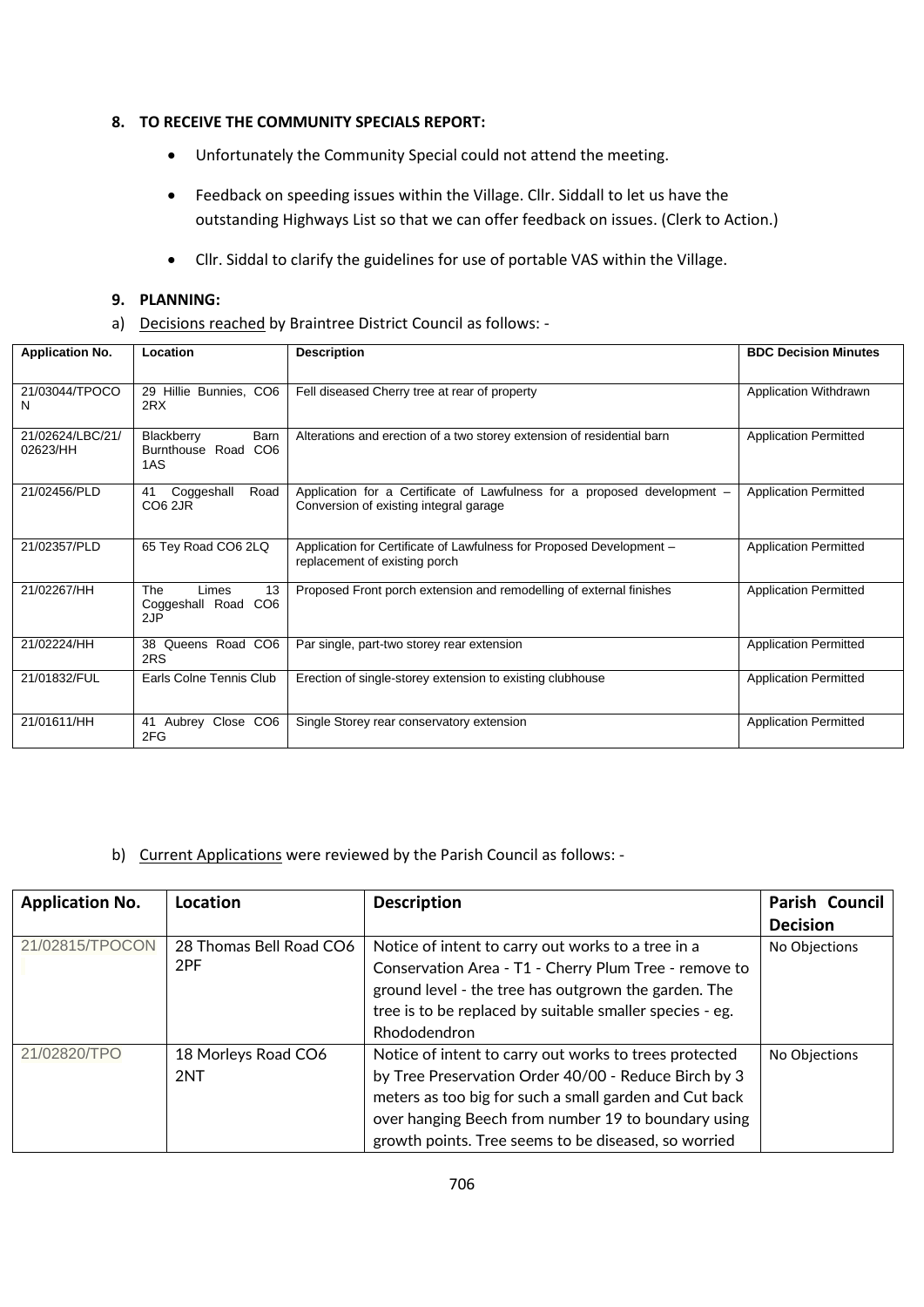|                 |                                                        | about branches dropping into garden                                                                                                                                                                                                                                                                                                                                                        |                                                           |
|-----------------|--------------------------------------------------------|--------------------------------------------------------------------------------------------------------------------------------------------------------------------------------------------------------------------------------------------------------------------------------------------------------------------------------------------------------------------------------------------|-----------------------------------------------------------|
| 21/02821/TPOCON | <b>Ashwells Park Lane Earls</b><br>Colne Essex CO6 2RH | Notice of intent to carry out works to trees in<br>Conservation Area -<br>Location back garden -<br>Behind protected Holm Oak, there are a row of Yews a<br>other hedge plants.<br>Clients want to reduce to approx 7 meters,<br>2, Reduce Beech tree by 2 meters,<br>3, Reduce Oak by 2 meters in the back garden and<br>4, Front garden reduce Oak by front garden gate to<br>old points | No Objections                                             |
| 21/02722/FUL    | <b>Springtrees Tey Road</b><br><b>CO6 2LG</b>          | Erection of 1 x 3 bed and 1 x 4 bed two-storey detached<br>dwellinghouses (2 units), with associated access road and<br>parking.                                                                                                                                                                                                                                                           | No Objections                                             |
| 21/02883/HH     | 45 Lowefields CO6 2LH                                  | Single-storey rear extension                                                                                                                                                                                                                                                                                                                                                               | No Objections                                             |
| Let             | River House Lower Holt<br>Street CO6 2PH               | Notice of intent to carry out works to trees in a<br><b>Conservation Area</b><br>Fell row of Conifers along Mill pond to expose row of<br>Silver Birches which are better features and in turn create<br>more light to the Mill Pond.                                                                                                                                                      | No Objections                                             |
| 21/02985/HH     | 2ER                                                    | The Lodge Station Road CO Erection of a 2 bedroomed detached annexe                                                                                                                                                                                                                                                                                                                        | No Objections,<br>though<br>recommendation<br>for Caveat. |
| 21/02951/TPOCON | Eden House 12 Upper Holt<br>Street CO6 2PG             | Notice of intent to carry out works to trees in a<br>Conservation Area - T1 Eucalyptus - Section fell to groun<br>level<br>Too large / Outgrown area - (Home owner is looking to<br>replace with a more suitable tree)                                                                                                                                                                     | No Objections                                             |

# **10. Request for clarity of ownership on the access triangle of land on Persimmon development**

• Land registry documents to be shared with BDC Planning Officer with covering letter asking for clarification.(Clerk and Cllr. Cook to action).

## **11. Request for an update on speeding issues**

- Letter to Essex Police to be drafted requesting engagement. (Clerk and Highways Team to Action)
- Request for around £2000 solar powered, mobile, speed sign to be purchased. Put forward to Budget discussions (Cllr. Sparks)
- Request again made for current listing from Highways spreadsheet (D.Cllr Siddall)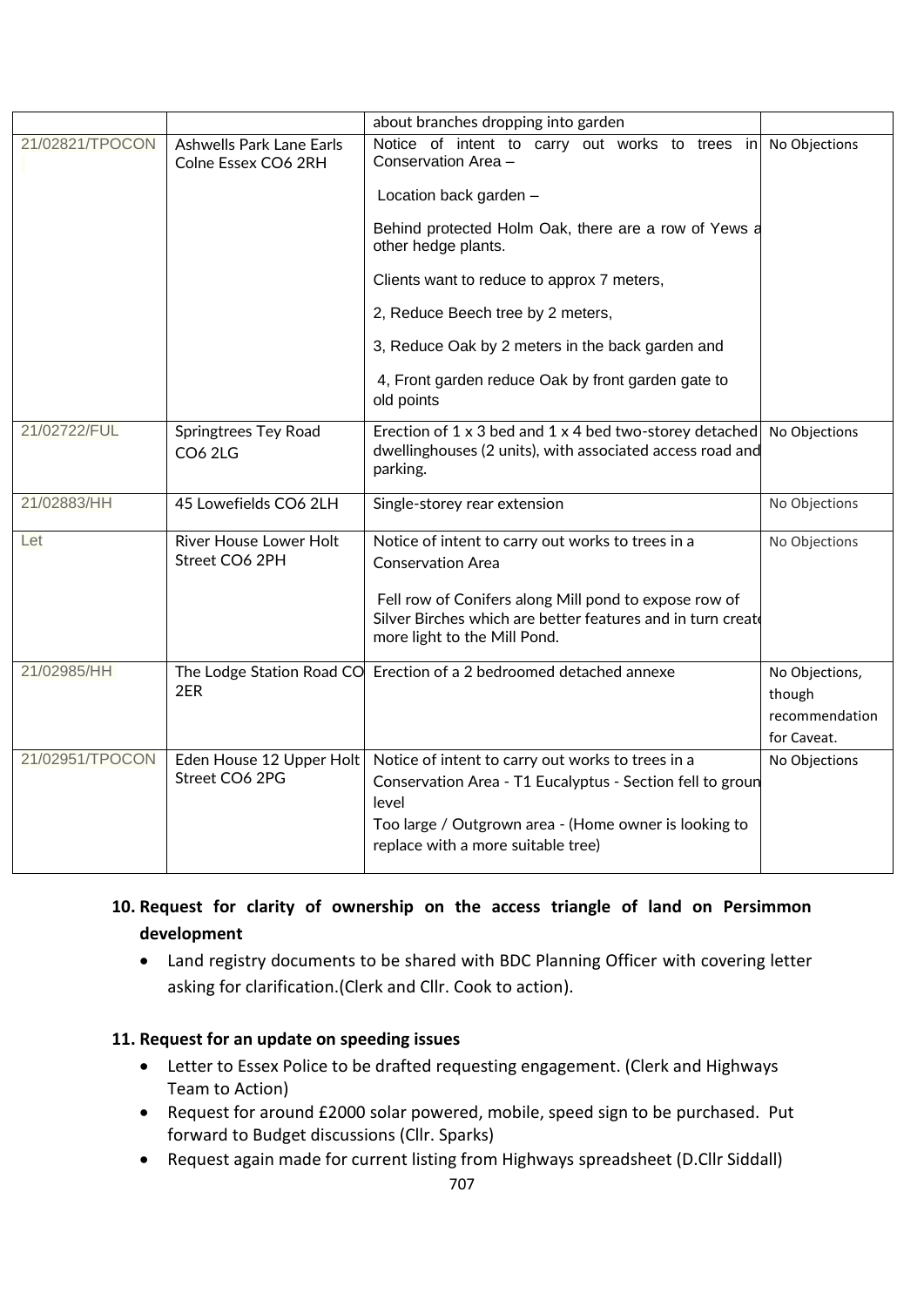### **12. Vote to confirm adoption of new Working Group set up**

- Adoption of new Working Group set up confirmed, as with the new Agenda layout, to be implemented, and reviewed.(Action - All)
- Cllr. Barrett left the meeting. 8.35pm.

### **13. Improving engagement with residents**

- Ask the Village Scheme approved. Engagement on siting and method to be undertaken (Clerk and Cllr. Calton to action)
- Junior Parish Council Scheme approved. Cllrs. Calton, Parish and Spelling to set up a new working group.
- Dates to be provided to Clerk to set up first Drop in Surgery meeting (Cllr McKean & Cllr. Street)

### **14. Actions taken since last Parish Council Meeting that were not on the Agenda**

- Boots Shop window issues with condition ongoing but this is being seriously enforced by Coop Estates.
- Working Group for Waste Issues within the Village. A big issue at the moment. Cllr. Sparks to lead as part of the Community Worker Group.
- Footpath between Reuben Walk and Foundry Lane Iron fence has been damaged ownership of area unknown. BDC Building Enforcement engaged.

### **15. Update on Village Hall Refurbishment**

- Quiz at the Village Hall in light of the current Government guidelines delayed until next spring. Partly deferred due to need of clarification by all proposing parties – vote confirmed Cllrs happy for PC involvement per se with clarification when new date confirmed.
- Works to Village Hall reviewed.

## **16. To discuss Youth Issues within the Village**

• Agreed that Essex Youth Team to be engaged again at next Supporting Communities meeting (Clerk to Action and liaise with Cllr.Mckean)

### **17. To receive update on the Neighbourhood Plan**

- Landscape Character Assessment should be with us by the end of October.
- A first draft of the NP document is with the Steering Group for comment and input.
- There has been a point raised about the link between the NP and S.106/Cils funding. Further information to be acquired (Action – Cllr Calton)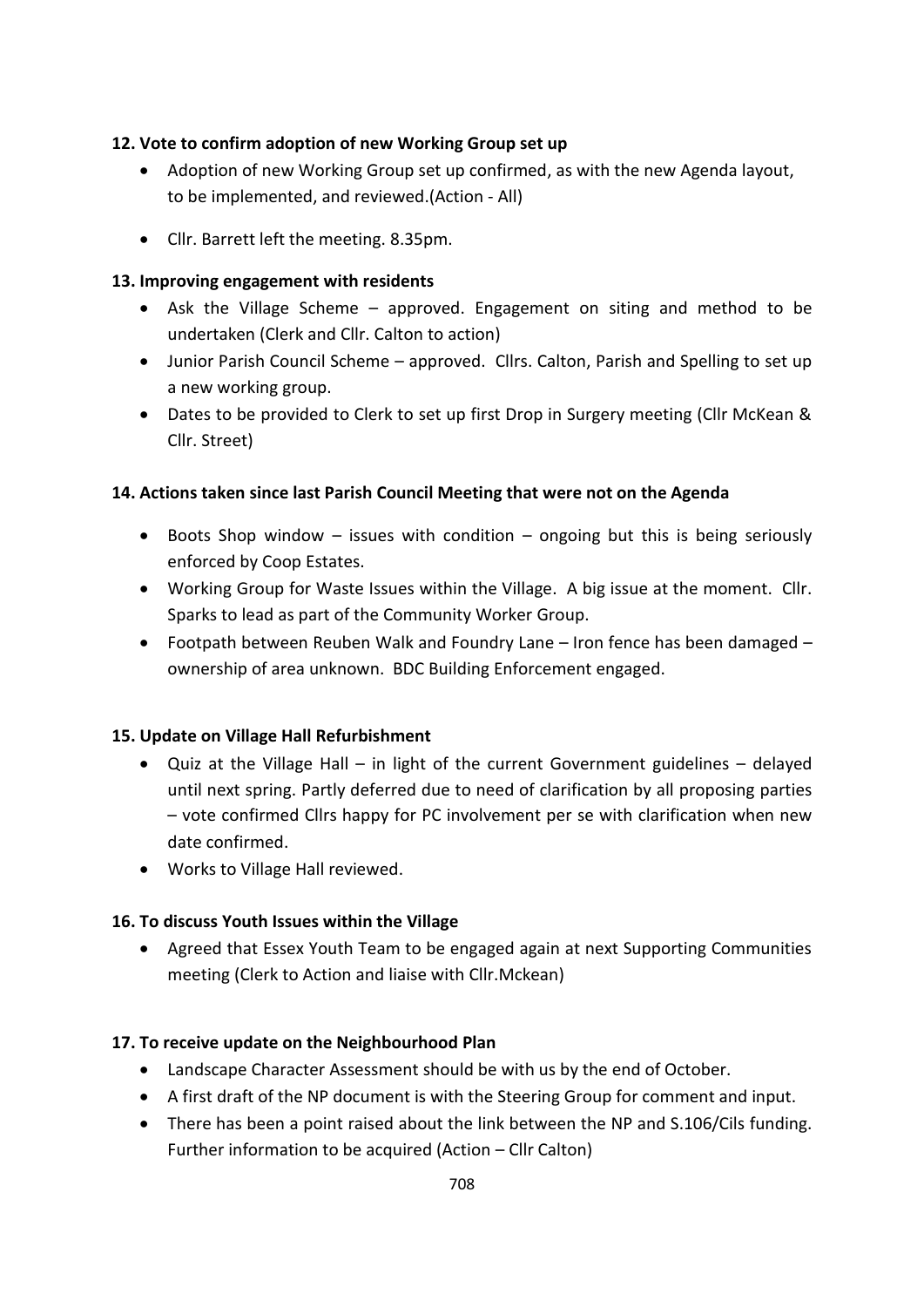### **18. To confirm advertisement for Co-option and deadline**

- Advertisement can go onto Facebook (Clerk to Action)
- Advertisement to go into 15 High Street Window with new display (Clerk to Action)

#### **19. Noticeboards within the Village**

• Deferred to next meeting due to need for clarification from all proposing parties.

### **20. S.106 update**

• Deferred to next meeting due to need for clarification from all proposing parties.

### **21. Update on Platinum Jubilee Plans**

- Works on suggested format shared and confirmed.
- Cllr. Curtis & Cllr. Spelling require document to be re-shared (Clerk to Action)

### **22. Update on Remembrance Sunday Plans**

• Meeting with St Andrews team had to be delayed. Meeting will now take place w/c 25/10/21.

### **23. Update on Carol Service/Christmas Plans**

- Real tree for the Village Hall to be organised along with new decorations. (Caretaker and Cllr. Parish to Action)
- Real tree for the Village Green. Cllr. Parish to look into. Details for best way to access power for lighting to be investigated by Clerk.
- Working Group to be brought on line early next year to investigate new format of engagement for next year. Members tbc (Clerk to Diarise)

### **24. Update on Electric Vehicle Charging Points**

- After new information on mandatory review application for grant to be undertaken by Cllr Street and Clerk.
- Funding for lead payments to be investigated (Cllr Street and Clerk)

### **25. Update on BALC meeting**

• Cllr Barrett advised that, unfortunately, she was unable to attend the meeting due to technical issues.